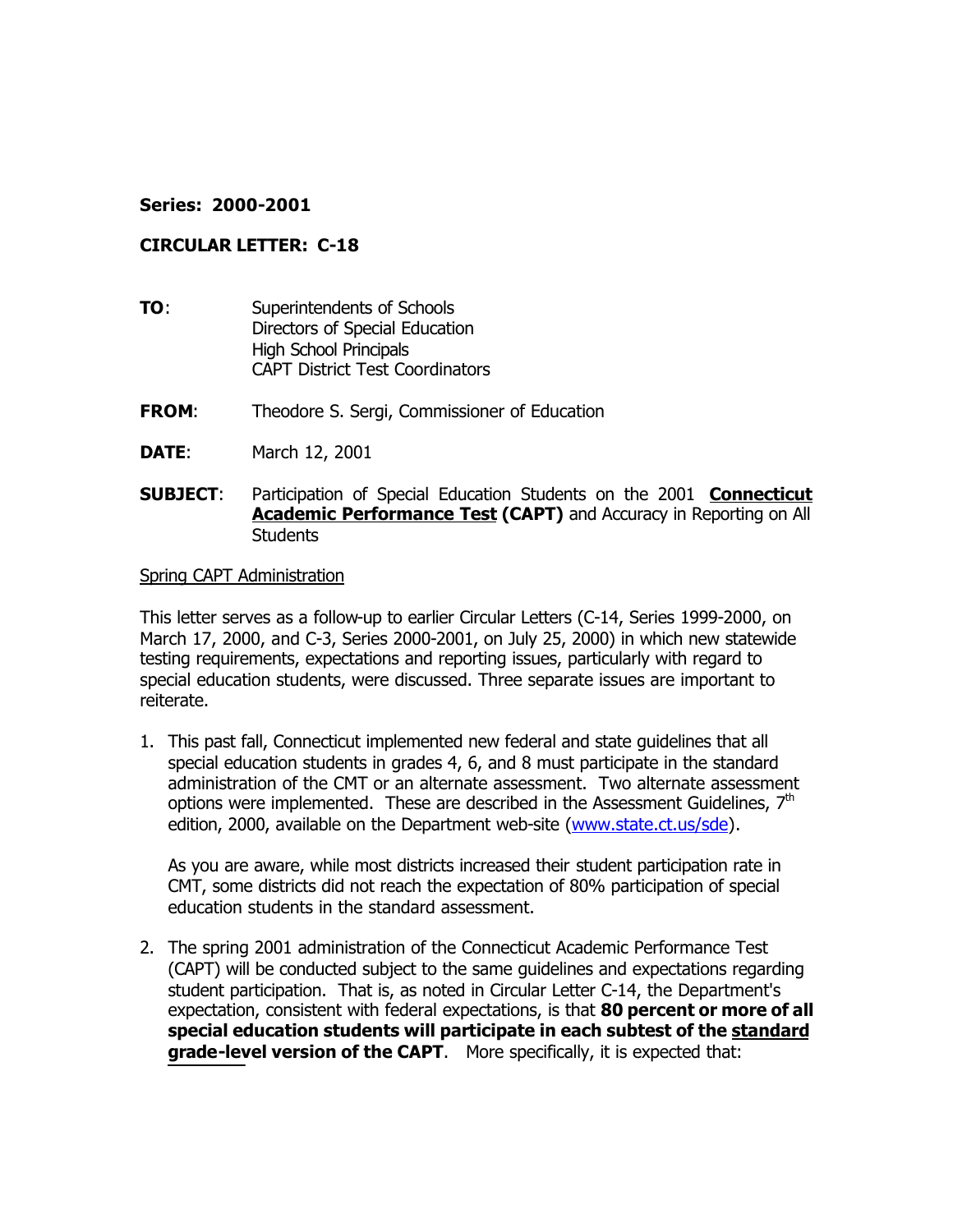- No more than 15 percent of the special education population in any district will participate in Alternate Assessment Option #1 - Out-of-Level Testing, **and**
- No more than 5 percent will participate in Alternate Assessment Option #2 The CMT/CAPT Skills Checklist.

Please be advised that districts unable to stay within the 15 and 5 percent parameters for participation may be identified for an audit by the Department and will be required to provide an analysis of all exemptions from standard grade-level testing. Districts not meeting the targeted participation rates will be flagged as being non-comparable and their scores may be adjusted to account for missing students.

## **I urge all superintendents to receive assurances from their special education administrators and test coordinators that these guidelines will be reviewed based on the needs of their special education students.**

**In order to maximize the number of special education students participating in standard assessments, the exemption of special education students from the standard CAPT must become the exception**. The Department is prepared to have its staff work with any district requesting help in achieving the goal of at least an 80 percent participation rate in the standard assessment.

The key to making testing decisions is predicated on the instructional program in which your special education students participate. The vast majority of special education students should be learning and experiencing the same critical skills and concepts that are deemed important for all Connecticut students, but in a different manner and/or in a different timeframe. If a student is severely impaired and enrolled in an educational program which centers on a functional/use skills curriculum, then the checklist is appropriate; if the student has not, as yet, received ANY instruction on the curriculum/content/skills being assessed on the grade level version of the test – then the out-of-level assessment is appropriate. We are urging all superintendents, special education directors and school principals **to ensure the PPT process provides special education students equal access to the standard curriculum and assessments**, while providing appropriate adaptations and modifications for their successful learning.

3. In view of these new requirements, each district must account for every student in grade 10. In order to do this, student information on the appropriate CAPT form must be completed for **every student**, whether tested on the standard or nonstandard tests, exempted or absent. **It is imperative that the coding be accurate and complete** since this information will be reported (e.g., race and gender achievement; special education; bilingual and ELL achievement, etc.) in the release of the state and district results.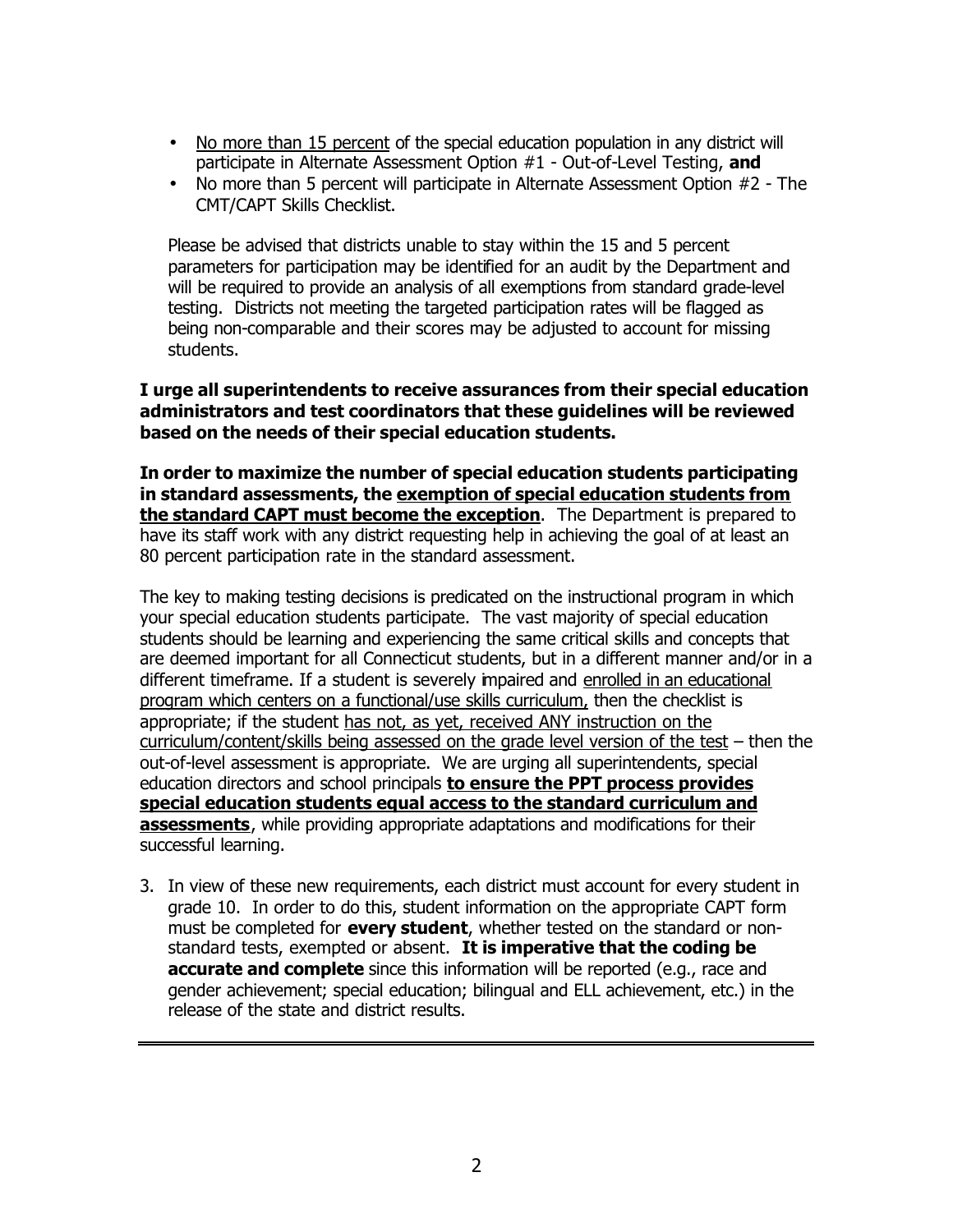We continue to strive to include all students in our testing programs. For the upcoming CAPT administration, I am asking that you lead your district's effort **to achieve the lowest possible absentee rate with your students**. Many districts have been successful implementing a variety of procedures, including both rewards and requirements. I encourage you to consider such steps if you have not already done so. **Significant numbers of absent students in a district may require an adjustment of district scores.** 

# **I urge all superintendents to instruct their test coordinators and principals to develop and use a process to ensure: the accuracy of the data submitted on all students, and the full participation of all students.**

In order to prepare for all upcoming CAPT and CMT testing, we believe it is critical for you to:

- Review your special education identification procedures,
- Examine the percent of special education students in your schools and district exempted from the standard CMT/CAPT tests in the past,
- Communicate the new 80 percent or more expectation and the revised guidelines to all staff,
- Specifically inform the Planning and Placement Teams (PPT) about these changes, and
- Audit PPT recommendations for 2001-02, to ensure district wide progress.

If you have any questions or concerns regarding the federal requirement or reporting of student information, please call Dr. Douglas Rindone, Chief, Bureau of Student Assessment and Research, at 860-566-1684, Dr. Peter Behuniak, Director, Student Assessment and Testing, at 860-566-2201, or George Dowaliby, Chief, Bureau of Special Education and Pupil Services, at 860-807-2025.

Thank you.

TSS:aha